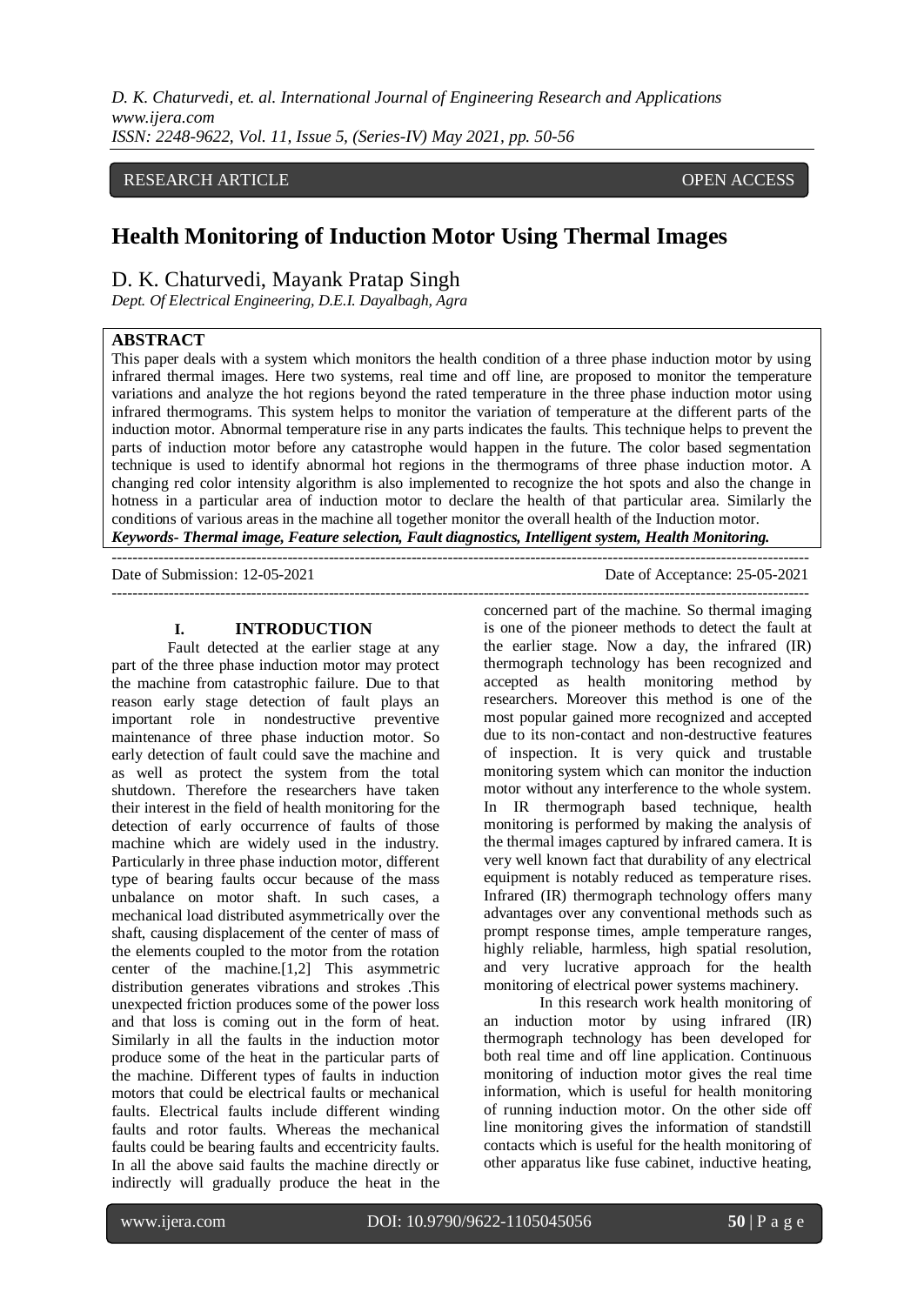corrosion, electrical panel and all those which is stand by connected to motor[3-12].

Due to the consequence of liberalization, the new investment in the electrical machinery has come down over past two decades. A lot of Electrical machines specially three phase induction motors have been working well beyond their anticipated life and moreover they are operating under rising stress. As these machines are often exposed to hostile environments during operation this leads to deterioration and hence work beyond the specification. This leads the situation to work under unhealthy condition. As a corollary, new technologies must be exposed to allow electrical machine to better fit under such circumstances and also be economically acceptable and reliable. A good amount of the cost involved in the monitoring of electrical machine to ensure quality and uninterruptable drive system. The equipment on which whole drive system depends is induction motor and the monitoring of induction motor in efficient way is still a big task. In most of the existing health monitoring systems, monitoring of induction motor is done through the current signature analysis. But this technique is tedious and costly procedure to detect faults. Few mathematical models and fuzzy rule based techniques are also now a days popular to detect the health of the motor, but, these techniques are also requires some measured data to interpret and predict. So, the non invasive temperature monitoring of three phase induction motor and its components with less complexity and high reliability is a prime necessity with existing system to overcome the maintenance cost and revenue loss during the fault of the system. The infrared (IR) imaging technique makes non invasive type health monitoring systems for the induction motor which is more reliable for prediction of the health of electrical machine. This IR technique is also useful to monitor the health of any house hold electrical appliances, real time thermal monitoring of power system devices like transformer, measurement of excitation winding temperature in synchronous generator , and real time high temperature measurement in control industry. The design of visual inspection system (VIS) based on charge-coupled device (CCD) and complementary metal oxide semiconductor (CMOS) cameras are already into existence for the monitoring of different processes, objects, sorting, and quality check but designing VIS based on IR cameras for health monitoring system are very rare.[1-6]

In most of the papers discussed above, only invasive or pointed temperature is considered and no non-invasive monitoring and controlling systems were proposed in any research. But, in our case, two IR imaging based visual monitoring and controlling systems are proposed: Non Invasive Off Line Visual Inspection System (NIOLVIS) and Non Invasive Real Time Visual Monitoring System (NIRTVMS), for off line and real time applications respectively. The proposed systems have the ability to identify the area of the hotspots in the induction motor and make decisions accordingly to keep other part of the machine healthy. The proposed methods are simulated for a large number of thermogram images of induction motor and performance are analyzed using statistical and geometrical features. This method is executed by using MAT LAB.

### **II. THERMAL IMAGE**

#### *A. Thermal Image*

Infrared camera will not have the ability to measure the body temperature directly of the machine . The camera detectors are very much sensitive to the luminance which is emitted from the object whose photo is to be taken. This luminance is directly proportional to the temperature of that particular object. That kind of image captured by the infraredthermography camera is called thermal image.This camera is able to capture electromagnetic spectrum within infrared bands, $0.78-1000 \mu m$ . A thermal image is a function of radiated energy on an inspected object. This thermal image can be converted into digital form and can be represented in matrix form for computational processing as follows:  $f(x, y)$ 

$$
f(0, 0) f(0, 1) \dots f(0, N-1)
$$
  
f(1, 0) f(1, 1) \dots f(1, N-1)  
...  
= ...  

$$
f(M-1, 0) f(M-1, 1) \dots f(M-1, N-1) \dots f(1)
$$

#### *B. Image Thresholding*

Image thresholding is commonly used for the process of image segmentation. Thresholding is also very useful method for the detection of fault of any substance by IRT image.Thresholding is a process to separate objects from its background in a digital image. Histogram is the main tool in this separation process. Say that the grey level corresponds to an image  $f(x, y)$  that is composed of lights objects on a dark background, in such a way that object and background pixels have grey levels grouped into two dominant modes. Extracting the object from the background is performed by selecting a threshold *T* that separates these modes. A threshold image  $g(x, y)$  is defined as  $g(x, y) = 1$  if  $f(x, y) = T$ 

 $0$  if  $f(x, y) \leq T$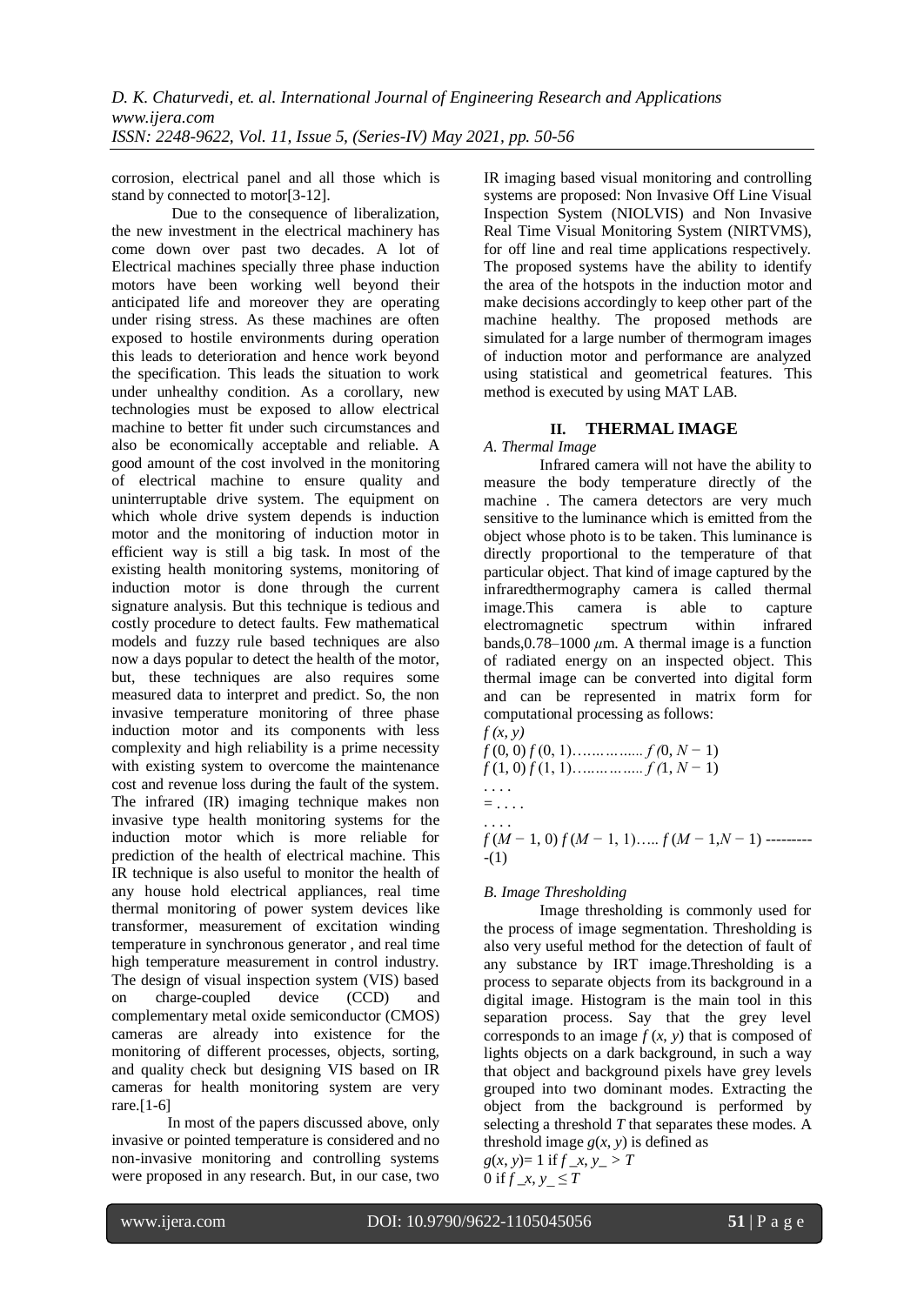#### *C. RGB colour model*

The RGB (red green and blue) is colour model based on the three basic colours red green and blue. These three colours are mixed together in different amount to produce a broad array of colours. The name of the model comes from the initials of the three additive primary colours red, green, and blue. For the representation and display of images in electronic systems, such as televisions and computers and also in digital cameras RGB colour model is used. In infrared thermal camera also this RGB model is used to display the thermal image. The first experiments with RGB in early colour photography were made in 1861 by Maxwell himself, and involved the process of combining three colour-filtered separate takes. In modern technological era we can analyse the digital image by various methods. A broad area for the researchers is now a digital image processing. We can very easily analyse the image taken by any infrared thermal imaging camera or any simple digital camera by using the MATLAB.We can plot the whole image in a numerical matrix form and easily can identify the each pixel. Each pixel contains three colours red, green and blue as the theory of RGB code. We can identify the intensity of colour of each pixel by the value of individual red green and blue (RGB). MATLAB can be used to calculate the average value of each individual red, green and blue (RGB).we can make any comparison between images. In Infrared thermal imaging camera the temperature is identified based on its colour. The image will be brighter for the higher temperature in the thermal imaging camera. By calculating the average value of red, green and blue (RGB) in a pixel in the thermalimage we can detect the hotter place or the hottest place in the image. Even we can identify the hottest pin point and the location of that pixel where the hottest point situated. Here one thermal image of a running induction motor is shown in Fig.1 by using Thermal imaging Camera.



Fig.1.Thermal image of a running Induction motor

#### **III. EXPERIMENTAL SET-UP**

A practical set up is developed in Electrical Engineering Research lab at D.E.I. (Deemed to be University) Agra, India. The practical setup consists of IndM with the arrangement for creating faults in it. A VIF meter and microphone device are used to acquire the data. The audio signal is acquired with the help of microphone device for both healthy and faulty condition of IndM at different loads and at single phasing. Fig.2 shows the practical setup to monitor the health of IndM using data acquired from microphone device.

#### *A. Test Bench*

The experimentation is done in Electrical Engineering lab at Dayalbagh Educational Institute (Deemed University) Agra, India.The experiment setup is consisting of one induction motor having a healthy cooling system with the arrangement through which fault in the cooling system can be created. The specification of the motor are three phase Squirrel cage induction motor 230V, 50Hz, 3HP, inbuilt fan type cooling. A voltage –currentfrequency (VIF) meter, one infrared thermal imaging camera with a proper fixed camera stand and one computer with MATLAB software installed. The real time image is acquired with the help of infrared thermal imaging camera for both healthy and faulty condition of the cooling system at different load conditions. For both the condition data are sent to computer. MATLAB imports these signals and graphs are drawn for all the parameters at faulty and healthy condition. Graphical analysis is also done for the final declaration of the health condition of the induction motor.Fig.2 shows the experimental setup of health monitoring system of induction motor using infrared thermal imaging camera.



Fig.2. Experimental Set-Up

*Infrared thermal Camera Specification*  Used camera specification for the thermal imaging for experimental purpose of induction motor is shown as follow.

Detector type: Uncoiled FPA micro-bolometer. Array size / format: 160 X 120.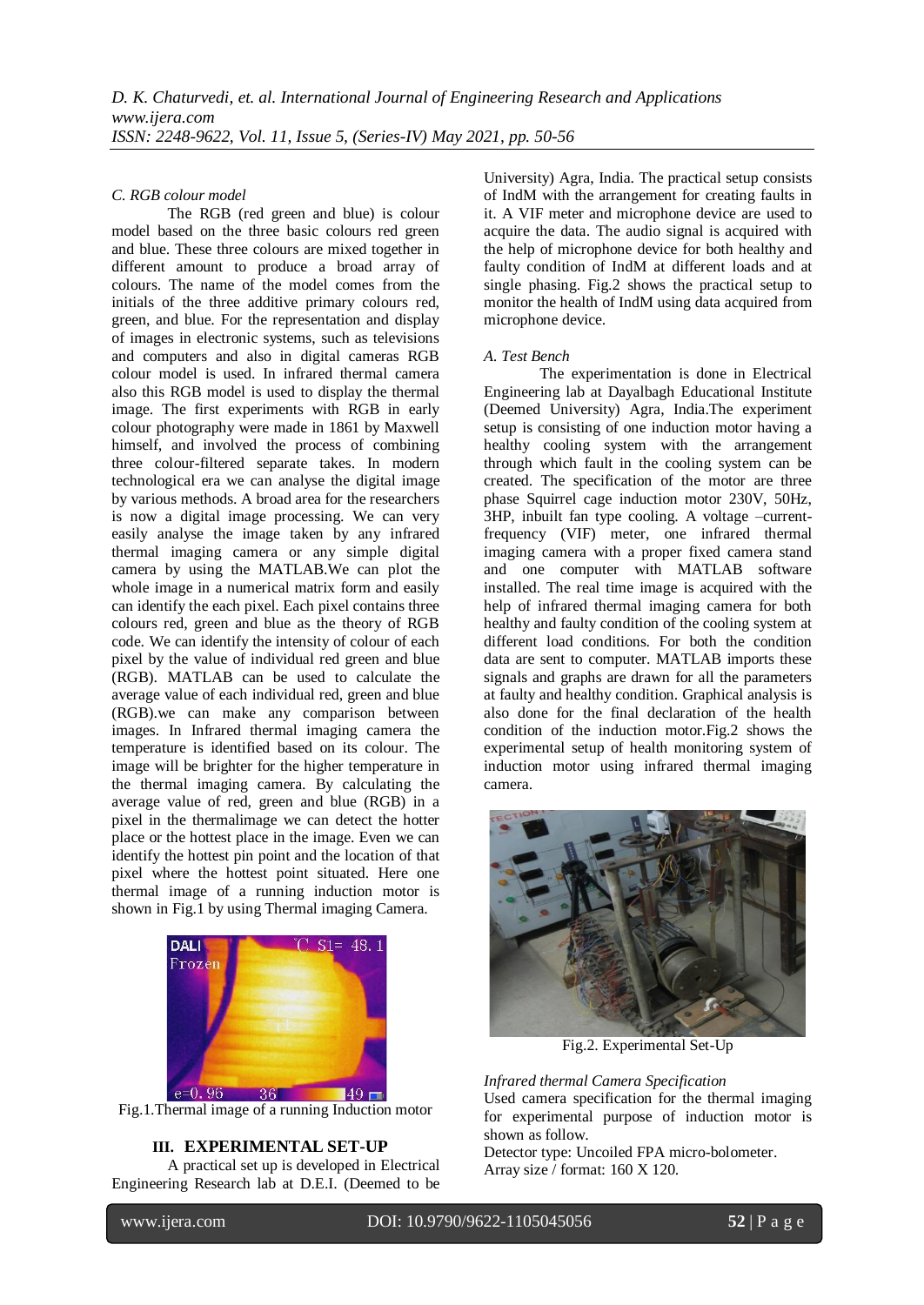Image characteristics: Field of view / min focus distance: 18° x 13° / 0.3m Spatial resolution (IFOV): 1.9 mrad Thermal sensitivity: ≤ 0.1°C@30°C Frame rate: 50/60 Hz

Focus: Manual Electronic zoom: 2X Spectral range: 8 - 14μm

Image display: LCD: Built-in-high resolution Color 2.5O LCD

Measurement : Temperature ranges :  $-20^{\circ}\text{C} \sim +$ 350°C, optional up to +600°C or 1000°C Accuracy :  $\pm$  2°C or  $\pm$  2 % of reading, whichever is greater. Setup functions : Date / time, temperature unit, language Emissivity correction : Variable from 0.01 to 1.0 Ambient temperature correction : Automatic correction according to user input Atmospheric transmission correction : Automatic correction according to user input object distance, relative humidity, ambient temperature.

Storage mode : Automatic / manual single image saving File format - thermal : JPEG, 14 bit thermal image with measurement data. Laser pointer: Class 2, 1mw / 635nm (red)



Fig. 3 (a) Thermal Image of Healthy bearing Induction Motor



Fig. 3 (b) Analysis of Thermal Image of Healthy bearing Induction Motor

0 200 400 600



Fig. 4 (a) Bearing fault (defected Ball) of Induction Motor after 5 min. run



Fig. 4 (b) Analysis of Thermal Image of Bearing fault (defected Ball) of Induction Motor after 5 min. run

 $0<sub>r</sub>$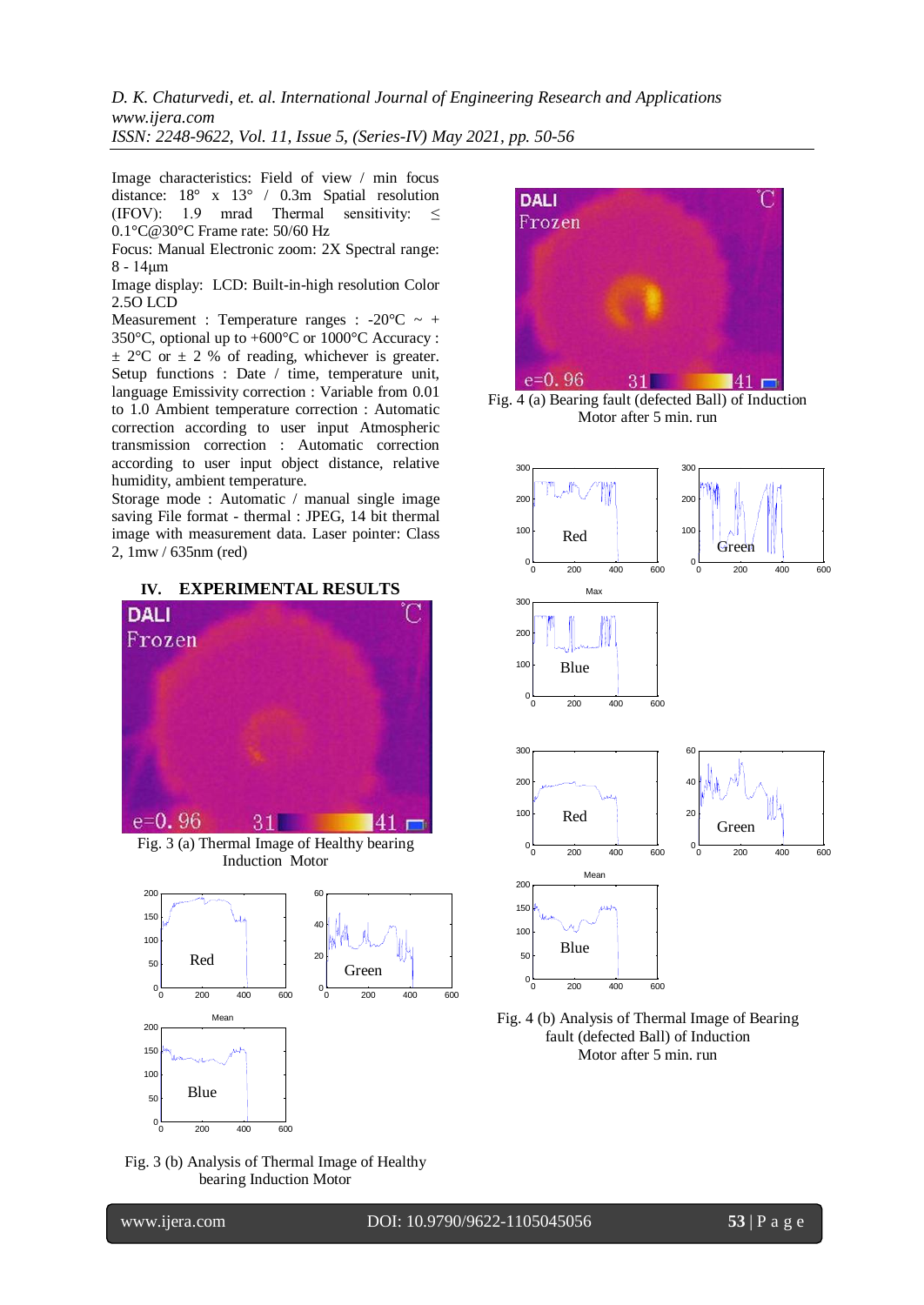

Fig. 5 (a) Bearing fault (defected Ball) of Induction Motor after 10 min. run







Fig. 6 (a) Faulty Induction Motor - front view



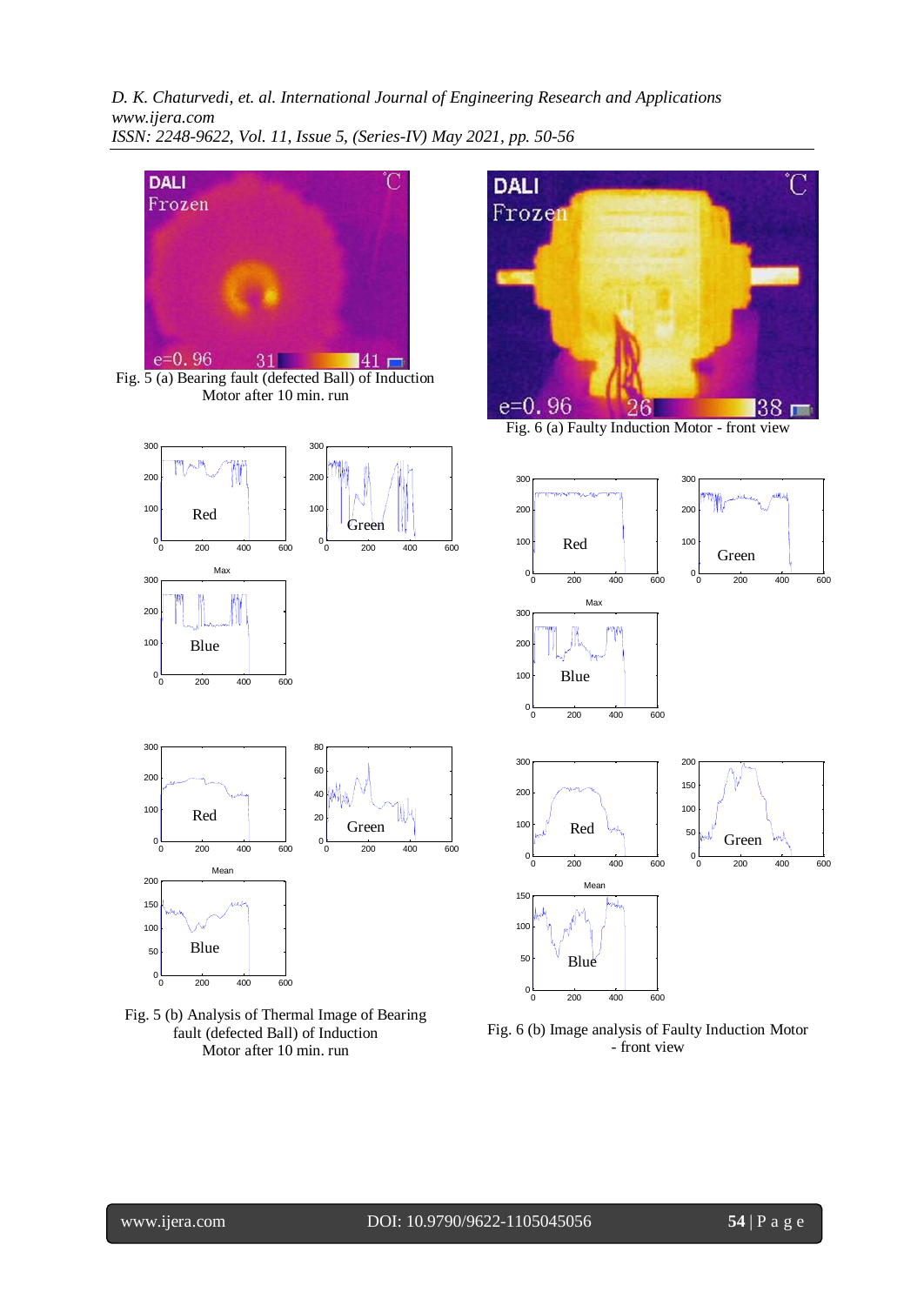

Fig. 7 (a) Healthy Induction Motor - front view



Fig. 7 (b) Image analysis of Healthy Induction Motor - front view

#### **V. RESULTS AND DICUSSION**

The above mentioned figures 3-5 show that acquired side view of thermal images and figures 6-7 of front view of thermal images of induction motor under healthy and faulty conditions when bearing fault. These thermal images are analyzed after decomposition in their fundamental colors (such as red, green and blue). The maximum and mean color analysis shown in figures (b) parts. The overall mean of these colors are tabulated in Table 1 and 2 for side view and front view respectively. It is found that the area under curve is very different under healthy condition and faulty motor.

| <b>Table - 1 Color analysis of Induction Motor with</b> |
|---------------------------------------------------------|
| faulty Bearing - side view                              |

|                        | red mean | green mean | blue mean |  |  |  |
|------------------------|----------|------------|-----------|--|--|--|
| <b>Healthy Bearing</b> | 167.3149 | 28.1164    | 134.2076  |  |  |  |
| <b>Induction Motor</b> |          |            |           |  |  |  |
| Faulty motor (after 5  | 172.2474 | 32.5758    | 126.1543  |  |  |  |
| min.)                  |          |            |           |  |  |  |
| Faulty motor (after    | 174.2019 | 33.0707    | 125.9828  |  |  |  |
| $0 \text{ min.}$       |          |            |           |  |  |  |

Table - 2 Color analysis of Induction Motor with faulty Bearing - front view

| ------------------<br> |          |            |           |  |  |  |
|------------------------|----------|------------|-----------|--|--|--|
|                        | red mean | green mean | blue mean |  |  |  |
| <b>Healthy Motor</b>   | 130.3587 | 68.4657    | 101.1839  |  |  |  |
| <b>Faulty Motor</b>    | 149.8567 | 103.5122   | 102.7563  |  |  |  |

#### **VI. CONCLUSION**

The purpose of this paper is to diagnose the health bearing of the induction motor using color analysis technique of thermal images where the induction motor will be monitored without having any physical contacts. Here no sensor is used to get any physical parameters. So the system is very simple and chances of failure are almost nil. It is very much important for an engineer to monitor the induction motor while it is working in a system because any fault generated in induction motor can be the reason of excessive heating. Excessive heat produced in the machine can burn the windings of the motor and the situation will be very harassing. In this method all the sensor which is normally used in conventional monitoring is replaced by an infrared digital camera alone. The system is almost maintenance free and analysis is very particular to the every part as if the whole motor condition is vivid in front of eyes. The analysis results showed that the proposed method is able to monitor the health condition of the induction motor. The method described provides a promising way to establish potential metrics for the description of the health of an induction motor. Therefore, it is desirable to develop an on line health monitoring system for the induction motor based on the above method and realize on-line health evaluation of each part of induction motor. With such a function, the critical failure of induction motor systems can be avoided, and the reliability and efficiency of motor can be increased.